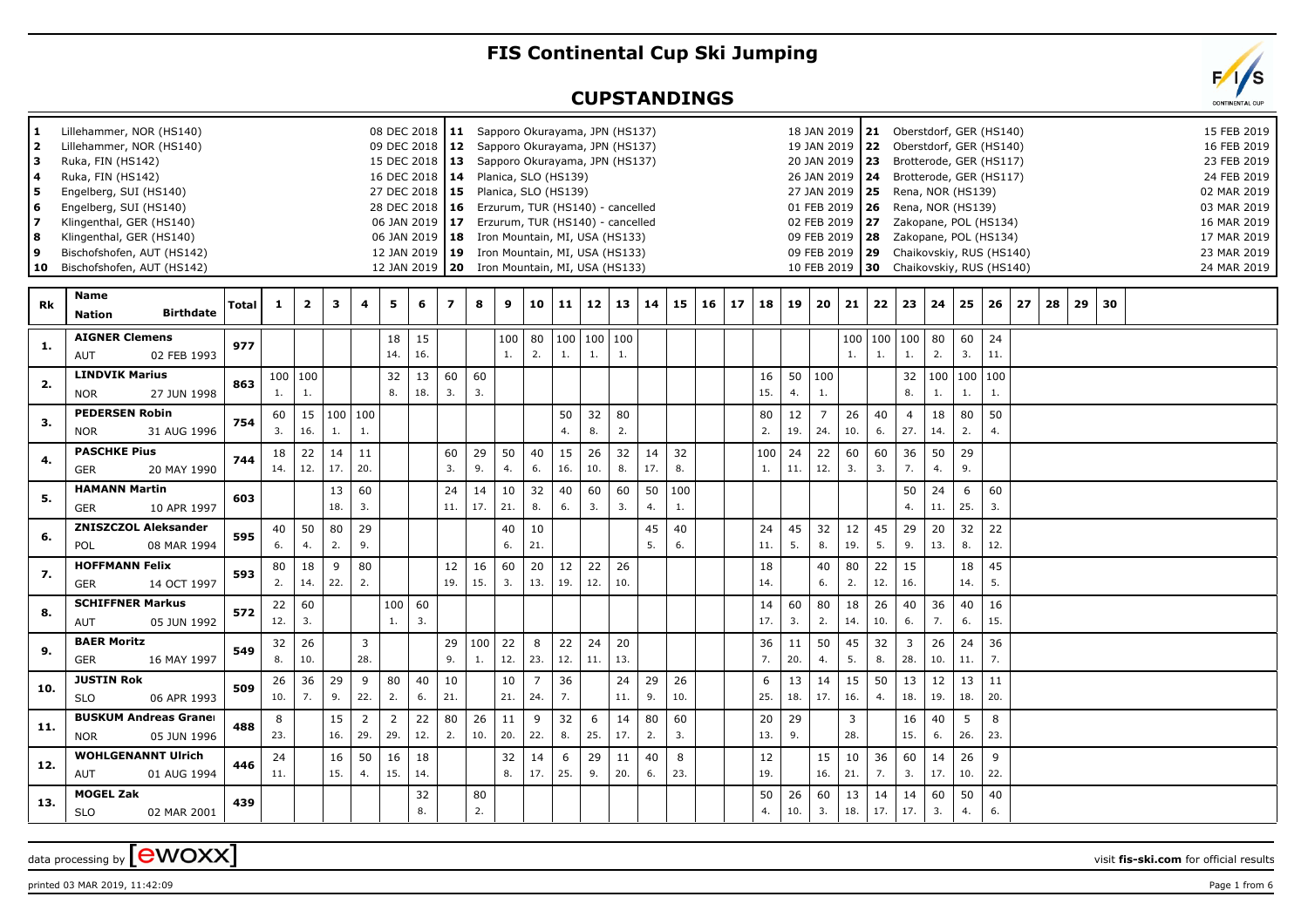printed 03 MAR 2019, 11:42:09 Page 2 from 6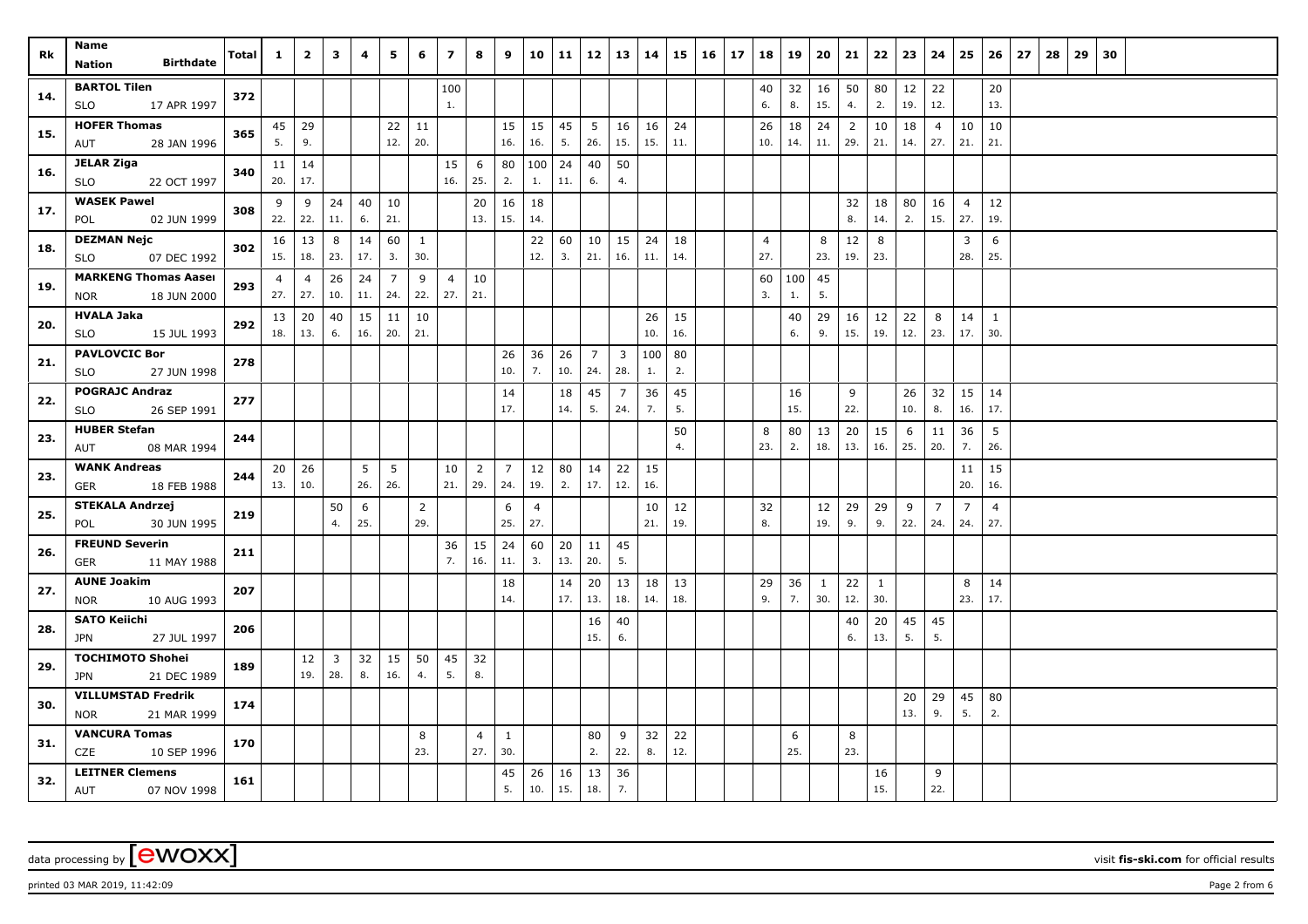| Rk  | Name<br><b>Birthdate</b><br>Nation              | Total | $\mathbf{1}$            | $\overline{2}$ | $\mathbf{3}$   | 4              | 5         | 6              | $\overline{ }$ | 8         | 9              | 10               | $11 \mid 12$   |     | 13  | 14             |                | $15 \mid 16 \mid$ | 17 | 18             | 19  | 20  | 21             | 22             | 23         | 24  | 25        | 26                    | 27 | 28 | 29 | 30 |  |  |
|-----|-------------------------------------------------|-------|-------------------------|----------------|----------------|----------------|-----------|----------------|----------------|-----------|----------------|------------------|----------------|-----|-----|----------------|----------------|-------------------|----|----------------|-----|-----|----------------|----------------|------------|-----|-----------|-----------------------|----|----|----|----|--|--|
|     | <b>LISSO Justin</b>                             |       | 36                      |                | 32             |                |           |                |                |           |                |                  |                |     |     |                |                |                   |    | $\overline{7}$ | 22  | 20  | 24             | $\overline{7}$ | $\vert$ 12 |     |           |                       |    |    |    |    |  |  |
| 33. | 12 DEC 1999<br>GER                              | 160   | 7.                      |                | 8.             |                |           |                |                |           |                |                  |                |     |     |                |                |                   |    | 24.            | 12. | 13. | 11.            | 24.            | 19.        |     |           |                       |    |    |    |    |  |  |
|     | <b>SAKALA Filip</b>                             |       | $\overline{2}$          | 6              | $\overline{4}$ | 12             | 8         |                | 20             | 45        |                | $\overline{2}$   |                |     |     | 9              | $\overline{7}$ |                   |    |                | 20  | 10  |                |                | 12         |     |           |                       |    |    |    |    |  |  |
| 34. | CZE<br>21 MAY 1996                              | 157   | 29.                     | 25.            | 27.            | 19.            | 23.       |                | 13.            | 5.        |                | 29.              |                |     |     | 22.            | 24.            |                   |    |                | 13. | 21. |                |                | 19.        |     |           |                       |    |    |    |    |  |  |
|     | <b>LEAROYD Jonathan</b>                         |       |                         | $\overline{7}$ |                |                |           | $\overline{7}$ | 22             |           | 36             | 50               |                |     |     |                |                |                   |    | 5              |     | 20  |                | 5              |            |     |           |                       |    |    |    |    |  |  |
| 35. | 03 NOV 2000<br>FRA                              | 152   |                         | 24.            |                |                |           | 24.            | 12.            |           | 7.             | $\overline{4}$ . |                |     |     |                |                |                   |    | 26.            |     | 13. |                | 26.            |            |     |           |                       |    |    |    |    |  |  |
| 36. | <b>IWASA Yuken</b>                              | 149   |                         | 10             | 36             |                | 20        | 26             | 8              |           |                |                  | $\overline{7}$ | 36  |     |                |                |                   |    |                |     |     | 6              |                |            |     |           |                       |    |    |    |    |  |  |
|     | <b>JPN</b><br>02 JUL 1999                       |       |                         | 21.            | 7.             |                | 13.       | 10.            | 23.            |           |                |                  | 24.            | 7.  |     |                |                |                   |    |                |     |     | 25.            |                |            |     |           |                       |    |    |    |    |  |  |
| 36. | <b>AIGRO Artti</b>                              | 149   | $\overline{\mathbf{3}}$ |                | 45             | 36             |           |                |                | 36        |                | 29               |                |     |     |                |                |                   |    |                |     |     |                |                |            |     |           |                       |    |    |    |    |  |  |
|     | 29 AUG 1999<br><b>EST</b>                       |       | 28.                     |                | 5.             | 7.             |           |                |                | 7.        |                | 9.               |                |     |     |                |                |                   |    |                |     |     |                |                |            |     |           |                       |    |    |    |    |  |  |
| 38. | <b>ITO Kenshiro</b>                             | 145   | $\mathbf{1}$            | $\overline{3}$ |                | 10             | 50        | 14             |                | 11        | 13             |                  | 13             | 12  | 18  |                |                |                   |    |                |     |     |                |                |            |     |           |                       |    |    |    |    |  |  |
|     | 08 JAN 1990<br><b>JPN</b>                       |       | 30.                     | 28.            |                | 21.            | 4.        | 17.            |                | 20.       | 18.            |                  | 18.            | 19. | 14. |                |                |                   |    |                |     |     |                |                |            |     |           |                       |    |    |    |    |  |  |
| 39. | <b>TAKEUCHI Taku</b>                            | 144   |                         | $\overline{2}$ |                |                |           |                |                |           |                |                  | 29             | 50  | 8   |                |                |                   |    |                |     |     | 36<br>7.       | 13             |            | 6   |           |                       |    |    |    |    |  |  |
|     | 20 MAY 1987<br><b>JPN</b>                       |       |                         | 29.            |                |                |           |                |                |           |                |                  | 9.             | 4.  | 23. |                |                |                   |    |                |     |     |                | 18.            |            | 25. |           |                       |    |    |    |    |  |  |
| 40. | <b>SCHMID Constantin</b><br>27 NOV 1999<br>GER  | 135   | 50<br>4.                | 80<br>2.       | 5<br>26.       |                |           |                |                |           |                |                  |                |     |     |                |                |                   |    |                |     |     |                |                |            |     |           |                       |    |    |    |    |  |  |
|     | <b>TEPES Jurij</b>                              |       |                         |                |                |                |           |                |                |           |                |                  |                |     |     |                |                |                   |    |                |     |     |                |                |            |     |           |                       |    |    |    |    |  |  |
| 41. | <b>SLO</b><br>14 FEB 1989                       | 129   |                         |                |                | 8<br>23.       |           |                |                |           | 12<br>19.      | 13<br>18.        |                |     |     | 60<br>3.       | 36<br>7.       |                   |    |                |     |     |                |                |            |     |           |                       |    |    |    |    |  |  |
|     | <b>LANISEK Anze</b>                             |       |                         |                |                |                | 45        | 80             |                |           |                |                  |                |     |     |                |                |                   |    |                |     |     |                |                |            |     |           |                       |    |    |    |    |  |  |
| 42. | 20 APR 1996<br><b>SLO</b>                       | 125   |                         |                |                |                | 5.        | 2.             |                |           |                |                  |                |     |     |                |                |                   |    |                |     |     |                |                |            |     |           |                       |    |    |    |    |  |  |
| 43. | <b>BJOERENG Joacim Oedes</b>                    | 120   | $\overline{7}$          |                | 18             |                | 29        | 6              | 11             | 1         | $\overline{4}$ |                  | 11             |     | 6   | $\overline{7}$ | 20             |                   |    |                |     |     |                |                |            |     |           |                       |    |    |    |    |  |  |
|     | 14 DEC 1995<br><b>NOR</b>                       |       | 24.                     |                | 14.            |                | 9.        | 25.            | 20.            | 30.       | 27.            |                  | 20.            |     | 25. | 24.            | 13.            |                   |    |                |     |     |                |                |            |     |           |                       |    |    |    |    |  |  |
| 44. | <b>NAZAROV Mikhail</b>                          | 119   |                         |                | 20             | $\overline{7}$ |           |                |                |           |                |                  |                |     |     |                |                |                   |    |                |     |     | $\overline{4}$ |                | 24         | 10  | 22        | 32                    |    |    |    |    |  |  |
|     | 14 OCT 1994<br><b>RUS</b>                       |       |                         |                | 13.            | 24.            |           |                |                |           |                |                  |                |     |     |                |                |                   |    |                |     |     | 27.            |                | 11.        | 21. | 12.       | 8.                    |    |    |    |    |  |  |
| 45. | <b>SCHULER Andreas</b>                          | 101   |                         |                |                |                | 36        | 29             |                |           | 20             | 16               |                |     |     |                |                |                   |    |                |     |     |                |                |            |     |           |                       |    |    |    |    |  |  |
|     | 30 DEC 1995<br>SUI                              |       |                         |                |                |                | 7.        | 9.             |                |           | 13.            | 15.              |                |     |     |                |                |                   |    |                |     |     |                |                |            |     |           |                       |    |    |    |    |  |  |
| 45. | <b>HAUSWIRTH Sandro</b>                         | 101   |                         |                |                |                | 24<br>11. | 5<br>26.       | 40<br>6.       | 13<br>18. |                |                  |                |     |     |                |                |                   |    |                |     |     |                |                |            |     | 12<br>19. | $\overline{7}$<br>24. |    |    |    |    |  |  |
|     | SUI<br>29 AUG 2000<br><b>ASCHENWALD Philipp</b> |       |                         |                |                |                |           |                |                |           |                |                  |                |     |     |                |                |                   |    |                |     |     |                |                |            |     |           |                       |    |    |    |    |  |  |
| 47. | 12 NOV 1995<br>AUT                              | 100   |                         |                |                |                |           | 100<br>1.      |                |           |                |                  |                |     |     |                |                |                   |    |                |     |     |                |                |            |     |           |                       |    |    |    |    |  |  |
|     | <b>LIENHER Maximilian</b>                       |       |                         |                |                |                |           |                | 6              | 12        |                |                  |                |     |     |                |                |                   |    | 45             | 8   | 26  |                | $\mathbf{3}$   |            |     |           |                       |    |    |    |    |  |  |
| 47. | 30 JAN 1999<br>AUT                              | 100   |                         |                |                |                |           |                | 25.            | 19.       |                |                  |                |     |     |                |                |                   |    | 5.             | 23. | 10. |                | 28.            |            |     |           |                       |    |    |    |    |  |  |
| 49. | <b>BOYD-CLOWES Mackenzi</b>                     | 99    | 10                      | 40             |                |                |           |                |                |           |                |                  |                |     |     | 20             | 29             |                   |    |                |     |     |                |                |            |     |           |                       |    |    |    |    |  |  |
|     | 13 JUL 1991<br>CAN                              |       | 21.                     | 6.             |                |                |           |                |                |           |                |                  |                |     |     | 13.            | 9.             |                   |    |                |     |     |                |                |            |     |           |                       |    |    |    |    |  |  |
| 50. | <b>ROTH Luca</b>                                | 93    |                         |                |                |                |           | 20             | 26             | 40        |                |                  |                |     |     |                |                |                   |    |                |     |     | $\overline{7}$ |                |            |     |           |                       |    |    |    |    |  |  |
|     | <b>GER</b><br>14 APR 2000                       |       |                         |                |                |                |           | 13.            | 10.            | 6.        |                |                  |                |     |     |                |                |                   |    |                |     |     | 24.            |                |            |     |           |                       |    |    |    |    |  |  |
| 51. | <b>KRANJEC Robert</b>                           | 92    |                         | 16             | 60             | $\vert$ 16     |           |                |                |           |                |                  |                |     |     |                |                |                   |    |                |     |     |                |                |            |     |           |                       |    |    |    |    |  |  |
|     | <b>SLO</b><br>16 JUL 1981                       |       |                         | 15.            | 3.             | 15.            |           |                |                |           |                |                  |                |     |     |                |                |                   |    |                |     |     |                |                |            |     |           |                       |    |    |    |    |  |  |

data processing by **CWOXX** visit **fis-ski.com** for official results

printed 03 MAR 2019, 11:42:09 **Page 3** from 6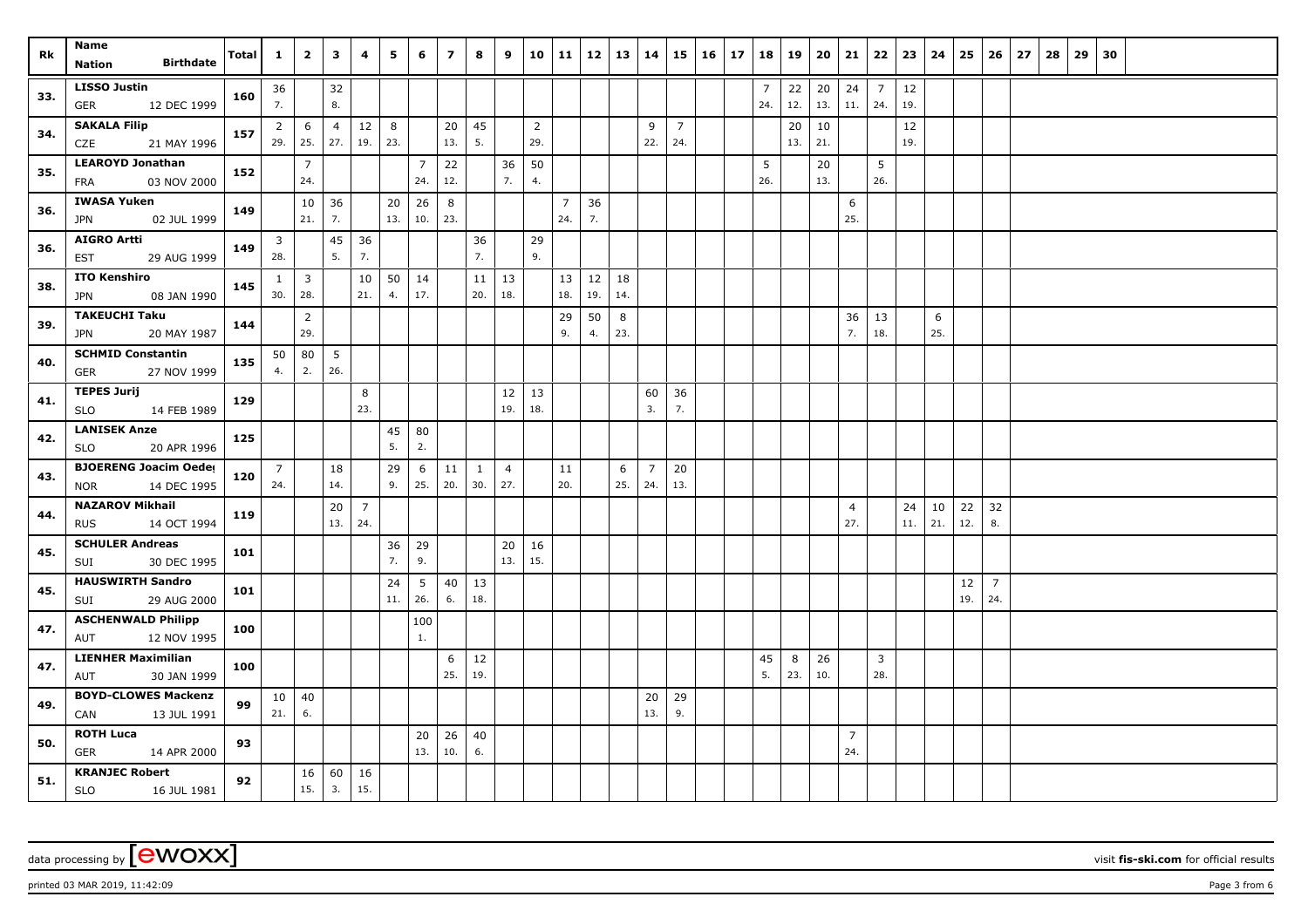| Rk  | Name<br><b>Birthdate</b><br>Nation                | <b>Total</b> | $\mathbf{1}$ | $\overline{2}$ | 3                     | 4         | 5                   | 6                     | $\overline{ }$        | 8                     | 9                     |                       | 10 11    | $12 \mid 13$ |                       | 14                  | 15                    | $16 \mid 17$ | 18                  | 19                    | 20                             | 21        | 22                    | 23                    | 24                    | 25        | 26                    | 27 | 28 | 29 | 30 |  |  |  |
|-----|---------------------------------------------------|--------------|--------------|----------------|-----------------------|-----------|---------------------|-----------------------|-----------------------|-----------------------|-----------------------|-----------------------|----------|--------------|-----------------------|---------------------|-----------------------|--------------|---------------------|-----------------------|--------------------------------|-----------|-----------------------|-----------------------|-----------------------|-----------|-----------------------|----|----|----|----|--|--|--|
| 52. | <b>EGLOFF Luca</b><br>06 JUN 1995<br>SUI          | 91           |              |                |                       |           | $\mathbf{1}$<br>30. |                       |                       | 5<br>26.              | $\overline{2}$<br>29. |                       |          |              |                       | 11<br>20.           |                       |              | 22<br>12.           | 14<br>17.             | 36<br>7.                       |           |                       |                       |                       |           |                       |    |    |    |    |  |  |  |
| 53. | <b>RINGEN Sondre</b><br><b>NOR</b><br>09 OCT 1996 | 83           | 29<br>9.     |                | 12<br>19.             | 18<br>14. | 14<br>17.           |                       |                       |                       |                       |                       |          |              |                       |                     |                       |              |                     |                       |                                |           |                       | $\overline{7}$<br>24. | $\overline{3}$<br>28. |           |                       |    |    |    |    |  |  |  |
| 53. | <b>MURANKA Klemens</b><br>31 AUG 1994<br>POL      | 83           | 15<br>16.    |                | $\mathbf{1}$<br>30.   | 26<br>10. | 9<br>22.            | $\overline{4}$<br>27. | 13<br>18.             |                       |                       | $\overline{3}$<br>28. |          |              |                       |                     |                       |              | 9<br>22.            | $\overline{3}$<br>28. |                                |           |                       |                       |                       |           |                       |    |    |    |    |  |  |  |
| 55. | <b>KOZISEK Cestmir</b><br>CZE<br>09 NOV 1991      | 82           | 6<br>25.     |                |                       |           | 26<br>10.           | 24<br>11.             |                       |                       |                       |                       |          |              |                       |                     |                       |              |                     |                       |                                | 14<br>17. | 12<br>19.             |                       |                       |           |                       |    |    |    |    |  |  |  |
| 55. | <b>MAERKL Kilian</b><br><b>GER</b><br>10 APR 2000 | 82           |              |                |                       |           |                     |                       | 32<br>8.              | 50<br>4.              |                       |                       |          |              |                       |                     |                       |              |                     |                       |                                |           |                       |                       |                       |           |                       |    |    |    |    |  |  |  |
| 57. | <b>SCHLIERENZAUER Grego</b><br>07 JAN 1990<br>AUT | 79           |              |                |                       |           |                     |                       |                       |                       | 29<br>9.              | 50<br>4.              |          |              |                       |                     |                       |              |                     |                       |                                |           |                       |                       |                       |           |                       |    |    |    |    |  |  |  |
| 58. | <b>STEINER Maximilian</b><br>AUT<br>04 MAY 1996   | 77           |              |                |                       |           |                     |                       | $\overline{2}$<br>29. | 18<br>14.             | 5<br>26.              | 24<br>11.             | 8<br>23. | 15<br>16.    | $\overline{2}$<br>29. | $\mathbf{1}$<br>30. | $\overline{2}$<br>29. |              |                     |                       |                                |           |                       |                       |                       |           |                       |    |    |    |    |  |  |  |
| 59. | <b>NOUSIAINEN Eetu</b><br>29 APR 1997<br>FIN      | 75           | 14<br>17.    | 32<br>8.       | $\overline{7}$<br>24. | 22<br>12. |                     |                       |                       |                       |                       |                       |          |              |                       |                     |                       |              |                     |                       |                                |           |                       |                       |                       |           |                       |    |    |    |    |  |  |  |
| 60. | <b>PETER Dominik</b><br>SUI<br>30 MAY 2001        | 73           |              |                |                       |           | 6<br>25.            |                       | 18<br>14.             | 22<br>12.             |                       |                       |          |              |                       |                     |                       |              |                     |                       |                                |           |                       |                       |                       | 9<br>22.  | 18<br>14.             |    |    |    |    |  |  |  |
| 61. | <b>PREVC Cene</b><br><b>SLO</b><br>12 MAR 1996    | 69           |              |                |                       |           |                     |                       |                       |                       |                       |                       |          |              |                       | 12<br>19.           | 14<br>17.             |              | 10<br>21.           | 10<br>21.             | $\overline{\mathbf{3}}$<br>28. |           | $\overline{2}$<br>29. | 5<br>26.              | 13<br>18.             |           |                       |    |    |    |    |  |  |  |
| 62. | <b>RAIMUND Philipp</b><br>23 JUN 2000<br>GER      | 66           |              |                |                       |           |                     | 16<br>15.             | 5<br>26.              | 24<br>11.             |                       |                       |          |              |                       |                     |                       |              |                     | $\overline{2}$<br>29. | 5<br>26.                       | 5<br>26.  | 6<br>25.              |                       | $\overline{3}$<br>28. |           |                       |    |    |    |    |  |  |  |
| 63. | <b>ALAMOMMO Andreas</b><br>23 DEC 1998<br>FIN     | 63           |              |                |                       |           | 13<br>18.           | 50<br>4.              |                       |                       |                       |                       |          |              |                       |                     |                       |              |                     |                       |                                |           |                       |                       |                       |           |                       |    |    |    |    |  |  |  |
| 64. | <b>DESCHWANDEN Gregor</b><br>27 FEB 1991<br>SUI   | 62           |              |                |                       |           |                     | $\overline{3}$<br>28. | 14<br>17.             | $\overline{7}$<br>24. | 10<br>21.             | 6<br>25.              |          |              |                       | 5<br>26.            | 9<br>22.              |              | $\mathbf{1}$<br>30. | $\overline{7}$<br>24. |                                |           |                       |                       |                       |           |                       |    |    |    |    |  |  |  |
| 65. | <b>HLAVA Lukas</b><br>CZE<br>10 SEP 1984          | 61           |              |                |                       |           |                     |                       |                       |                       |                       |                       |          |              | 5<br>26.              | 22<br>12.           | 18<br>14.             |              |                     |                       |                                |           |                       |                       |                       | 16<br>15. |                       |    |    |    |    |  |  |  |
| 66. | <b>KANTYKA Przemyslaw</b><br>15 DEC 1996<br>POL   | 59           |              |                |                       |           |                     |                       | $\mathbf{3}$<br>28.   |                       |                       |                       |          |              |                       | 6<br>25.            | $\overline{4}$<br>27. |              |                     | 15<br>16.             | $\overline{4}$<br>27.          |           | 24<br>11.             | $\mathbf{1}$<br>30.   |                       |           | $\overline{2}$<br>29. |    |    |    |    |  |  |  |
| 67. | <b>ALTENBURGER Florian</b><br>02 NOV 1993<br>AUT  | 56           |              |                | 22<br>12.             |           |                     |                       | 16<br>15.             | 9<br>22.              | $\overline{3}$<br>28. | 5<br>26.              | 1<br>30. |              |                       |                     |                       |              |                     |                       |                                |           |                       |                       |                       |           |                       |    |    |    |    |  |  |  |
| 68. | <b>KOT Maciej</b><br>POL<br>09 JUN 1991           | 52           |              |                |                       |           |                     |                       |                       |                       |                       |                       |          |              |                       |                     |                       |              |                     |                       |                                |           |                       | 8<br>23.              | 15<br>16.             |           | 29<br>9.              |    |    |    |    |  |  |  |
| 69. | <b>SEMENIC Anze</b><br><b>SLO</b><br>01 AUG 1993  | 51           |              |                | 6<br>25.              | 45<br>5.  |                     |                       |                       |                       |                       |                       |          |              |                       |                     |                       |              |                     |                       |                                |           |                       |                       |                       |           |                       |    |    |    |    |  |  |  |
| 70. | <b>FETTNER Manuel</b><br>AUT<br>17 JUN 1985       | 49           |              |                |                       |           | 13<br>18.           | 36<br>7.              |                       |                       |                       |                       |          |              |                       |                     |                       |              |                     |                       |                                |           |                       |                       |                       |           |                       |    |    |    |    |  |  |  |

data processing by **CWOXX** wisit **fis-ski.com** for official results

printed 03 MAR 2019, 11:42:09 **Page 4** from 6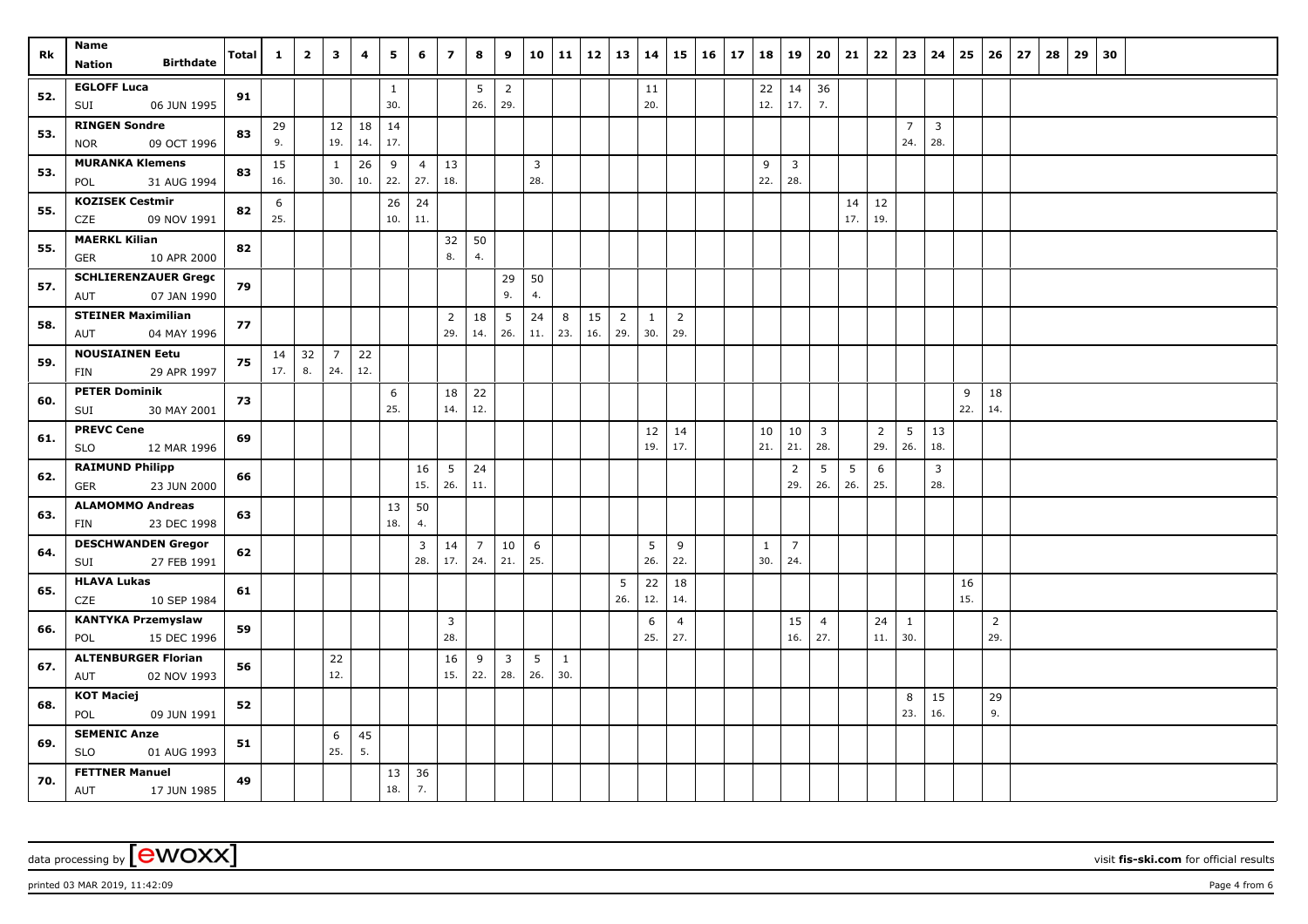| Rk  | Name                                                     | Total | $\mathbf{1}$ | $\overline{2}$              | $\overline{\mathbf{3}}$ | 4         | 5                              | 6         | $\overline{z}$        | 8        | 9 | 10        | 11   12   13   14 |                       |                       |           |           | $15 \mid 16 \mid 17$ | 18        | 19                    | 20                    | 21                  |                       | $22 \mid 23 \mid$ | 24 | 25        |          | $26 \mid 27$ | 28 | 29 | 30 |  |  |
|-----|----------------------------------------------------------|-------|--------------|-----------------------------|-------------------------|-----------|--------------------------------|-----------|-----------------------|----------|---|-----------|-------------------|-----------------------|-----------------------|-----------|-----------|----------------------|-----------|-----------------------|-----------------------|---------------------|-----------------------|-------------------|----|-----------|----------|--------------|----|----|----|--|--|
|     | <b>Birthdate</b><br>Nation                               |       |              |                             |                         |           |                                |           |                       |          |   |           |                   |                       |                       |           |           |                      |           |                       |                       |                     |                       |                   |    |           |          |              |    |    |    |  |  |
| 70. | <b>FANNEMEL Anders</b><br>13 MAY 1991<br><b>NOR</b>      | 49    |              |                             |                         |           |                                |           |                       |          |   |           |                   |                       |                       |           |           |                      |           |                       |                       |                     |                       |                   |    | 20<br>13. | 29<br>9. |              |    |    |    |  |  |
| 72. | <b>KOFLER Andreas</b><br>17 MAY 1984<br>AUT              | 47    |              | $12$   11   11  <br>19. 20. | 20.                     | 13<br>18. |                                |           |                       |          |   |           |                   |                       |                       |           |           |                      |           |                       |                       |                     |                       |                   |    |           |          |              |    |    |    |  |  |
| 73. | <b>BICKNER Kevin</b><br>23 SEP 1996<br>USA               | 45    |              | 45<br>5.                    |                         |           |                                |           |                       |          |   |           |                   |                       |                       |           |           |                      |           |                       |                       |                     |                       |                   |    |           |          |              |    |    |    |  |  |
| 74. | <b>SCHWANN Mika</b><br>30 JUL 1999<br>AUT                | 44    |              |                             |                         |           |                                |           |                       |          |   | 11<br>20. |                   |                       |                       |           | 5<br>26.  |                      | 13<br>18. | $\overline{4}$<br>27. | 11<br>20.             |                     |                       |                   |    |           |          |              |    |    |    |  |  |
| 75. | <b>AMMANN Simon</b><br>SUI<br>25 JUN 1981                | 40    |              |                             |                         |           | 40<br>6.                       |           |                       |          |   |           |                   |                       |                       |           |           |                      |           |                       |                       |                     |                       |                   |    |           |          |              |    |    |    |  |  |
| 76. | <b>HARADA Yumu</b><br>15 SEP 1990<br><b>JPN</b>          | 37    |              |                             |                         |           |                                |           |                       |          |   |           |                   | 8<br>23.              | 29<br>9.              |           |           |                      |           |                       |                       |                     |                       |                   |    |           |          |              |    |    |    |  |  |
| 77. | <b>LARSON Casey</b><br>16 DEC 1998<br>USA                | 35    |              |                             |                         |           |                                |           |                       |          |   |           | 5<br>26.          |                       |                       |           |           |                      | 15<br>16. | 9<br>22.              | 6<br>25.              |                     |                       |                   |    |           |          |              |    |    |    |  |  |
| 78. | <b>KARLEN Gabriel</b><br>10 MAR 1994<br>SUI              | 34    |              |                             |                         |           | $\overline{\mathbf{3}}$<br>28. |           |                       |          |   |           |                   |                       |                       |           | 10<br>21. |                      | 3<br>28.  | 5<br>26.              | 9<br>22.              |                     | $\overline{4}$<br>27. |                   |    |           |          |              |    |    |    |  |  |
| 79. | <b>HOERL Jan</b><br>AUT<br>16 OCT 1998                   | 25    |              | 5 <sup>5</sup><br>26.       |                         | 20<br>13. |                                |           |                       |          |   |           |                   |                       |                       |           |           |                      |           |                       |                       |                     |                       |                   |    |           |          |              |    |    |    |  |  |
| 80. | <b>INSAM Alex</b><br>19 DEC 1997<br>ITA                  | 24    |              |                             |                         |           |                                |           |                       |          |   |           |                   |                       |                       | 13<br>18. | 11<br>20. |                      |           |                       |                       |                     |                       |                   |    |           |          |              |    |    |    |  |  |
| 81. | <b>STURSA Vojtech</b><br>CZE<br>03 AUG 1995              | 23    |              |                             |                         |           |                                |           |                       |          |   |           |                   |                       |                       |           |           |                      | 11<br>20. |                       | $\overline{2}$<br>29. | $\mathbf{1}$<br>30. | 9<br>22.              |                   |    |           |          |              |    |    |    |  |  |
| 81. | <b>MAKSIMOCHKIN Mikhail</b><br>29 AUG 1993<br><b>RUS</b> | 23    |              | 8<br>23.                    |                         |           |                                |           | $\overline{7}$<br>24. | 8<br>23. |   |           |                   |                       |                       |           |           |                      |           |                       |                       |                     |                       |                   |    |           |          |              |    |    |    |  |  |
| 83. | <b>SAKUYAMA Kento</b><br>03 JUL 1990<br>JPN              | 22    |              |                             |                         |           |                                |           |                       |          |   |           |                   | 18<br>14.             | $\overline{4}$<br>27. |           |           |                      |           |                       |                       |                     |                       |                   |    |           |          |              |    |    |    |  |  |
| 84. | <b>NAITO Tomofumi</b><br>22 FEB 1993<br><b>JPN</b>       | 19    |              |                             |                         |           |                                |           |                       |          |   |           |                   | 9<br>22.              | 10<br>21.             |           |           |                      |           |                       |                       |                     |                       |                   |    |           |          |              |    |    |    |  |  |
| 85. | <b>HAARE Anders</b><br>07 DEC 1999<br>NOR                | 17    | 5<br>26.     |                             |                         |           |                                | 12<br>19. |                       |          |   |           |                   |                       |                       |           |           |                      |           |                       |                       |                     |                       |                   |    |           |          |              |    |    |    |  |  |
| 86. | <b>WATANABE Hiroaki</b><br>18 SEP 1991<br>JPN            | 15    |              |                             |                         |           |                                |           |                       |          |   |           |                   | $\overline{3}$<br>28. | 12<br>19.             |           |           |                      |           |                       |                       |                     |                       |                   |    |           |          |              |    |    |    |  |  |
| 87. | <b>WESTERHEIM Oscar P</b><br><b>NOR</b><br>03 JAN 1996   | 14    |              |                             |                         |           |                                |           |                       |          |   |           | 10<br>21.         | $\overline{4}$<br>27. |                       |           |           |                      |           |                       |                       |                     |                       |                   |    |           |          |              |    |    |    |  |  |
| 88. | <b>SOUKUP Matthew</b><br>CAN<br>31 AUG 1997              | 12    |              |                             |                         |           |                                |           |                       |          |   |           | 9<br>22.          | $\overline{2}$<br>29. | $\mathbf{1}$<br>30.   |           |           |                      |           |                       |                       |                     |                       |                   |    |           |          |              |    |    |    |  |  |
| 89. | POHJOLA Arttu<br><b>FIN</b><br>07 JUN 2001               | 10    |              |                             | 10<br>21.               |           |                                |           |                       |          |   |           |                   |                       |                       |           |           |                      |           |                       |                       |                     |                       |                   |    |           |          |              |    |    |    |  |  |

data processing by **CWOXX** wisit **fis-ski.com** for official results

printed 03 MAR 2019, 11:42:09 **Page 5** from 6